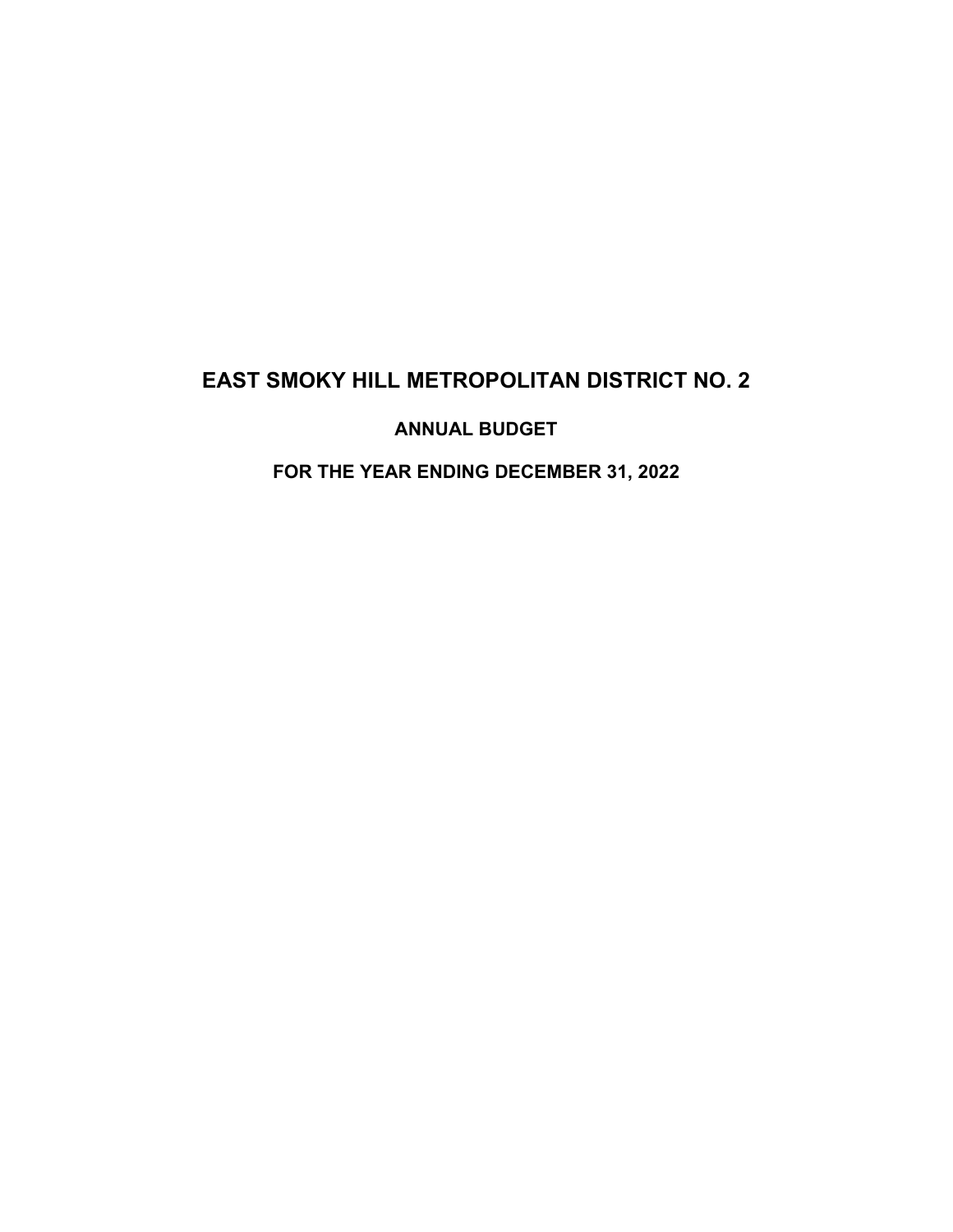#### **EAST SMOKY HILL METROPOLITAN DISTRICT NO. 2 SUMMARY 2022 BUDGET WITH 2020 ACTUAL AND 2021 ESTIMATED For the Years Ended and Ending December 31,**

1/12/22

|                                                                                                                   | <b>ACTUAL</b>                 |                                            | <b>ESTIMATED</b>               |                                            | <b>BUDGET</b>                          |                               |  |  |
|-------------------------------------------------------------------------------------------------------------------|-------------------------------|--------------------------------------------|--------------------------------|--------------------------------------------|----------------------------------------|-------------------------------|--|--|
|                                                                                                                   |                               | 2020                                       |                                | 2021                                       |                                        | 2022                          |  |  |
| <b>BEGINNING FUND BALANCES</b>                                                                                    | \$                            | 1,153,739                                  | \$                             | 1,460,935                                  | \$                                     | 1,810,464                     |  |  |
| <b>REVENUES</b>                                                                                                   |                               |                                            |                                |                                            |                                        |                               |  |  |
| Property taxes                                                                                                    |                               | 1,108,428                                  |                                | 1,114,608                                  |                                        | 1,162,115                     |  |  |
| Specific ownership tax                                                                                            |                               | 78,550                                     |                                | 78,023                                     |                                        | 81,348                        |  |  |
| Interest income                                                                                                   |                               | 11,466                                     |                                | 1,700                                      |                                        | 1,400                         |  |  |
| <b>Total revenues</b>                                                                                             |                               | 1,198,444                                  |                                | 1,194,331                                  |                                        | 1,244,863                     |  |  |
|                                                                                                                   |                               |                                            |                                |                                            |                                        |                               |  |  |
| <b>TRANSFERS IN</b>                                                                                               |                               | 280,255                                    |                                | 197,871                                    |                                        |                               |  |  |
|                                                                                                                   |                               |                                            |                                |                                            |                                        |                               |  |  |
|                                                                                                                   |                               |                                            |                                |                                            |                                        | 3,055,327                     |  |  |
| <b>EXPENDITURES</b>                                                                                               |                               |                                            |                                |                                            |                                        |                               |  |  |
| <b>General Fund</b>                                                                                               |                               | 260,125                                    |                                | 219,558                                    |                                        | 591,300                       |  |  |
| Debt Service Fund                                                                                                 |                               | 631,123                                    |                                | 625,244                                    |                                        | 639,151                       |  |  |
| Total expenditures                                                                                                |                               | 891,248<br>844,802                         |                                |                                            |                                        | 1,230,451                     |  |  |
|                                                                                                                   |                               |                                            |                                |                                            |                                        |                               |  |  |
| <b>TRANSFERS OUT</b>                                                                                              |                               | 280,255                                    |                                | 197,871                                    |                                        |                               |  |  |
|                                                                                                                   |                               |                                            |                                |                                            |                                        |                               |  |  |
| requiring appropriation                                                                                           |                               | 1,171,503                                  |                                | 1,042,673                                  |                                        | 1,230,451                     |  |  |
|                                                                                                                   |                               |                                            |                                |                                            |                                        |                               |  |  |
| <b>ENDING FUND BALANCES</b>                                                                                       | S                             |                                            | \$                             |                                            |                                        |                               |  |  |
|                                                                                                                   |                               |                                            |                                |                                            |                                        |                               |  |  |
|                                                                                                                   |                               |                                            |                                |                                            |                                        |                               |  |  |
| Total funds available<br>Total expenditures and transfers out<br><b>EMERGENCY RESERVE</b><br><b>TOTAL RESERVE</b> | \$<br>$\overline{\mathbb{S}}$ | 2,632,438<br>1,460,935<br>16,800<br>16,800 | \$<br>$\overline{\mathcal{E}}$ | 2,853,137<br>1,810,464<br>16,600<br>16,600 | - \$<br>\$<br>$\overline{\mathcal{S}}$ | 1,824,876<br>10,800<br>10,800 |  |  |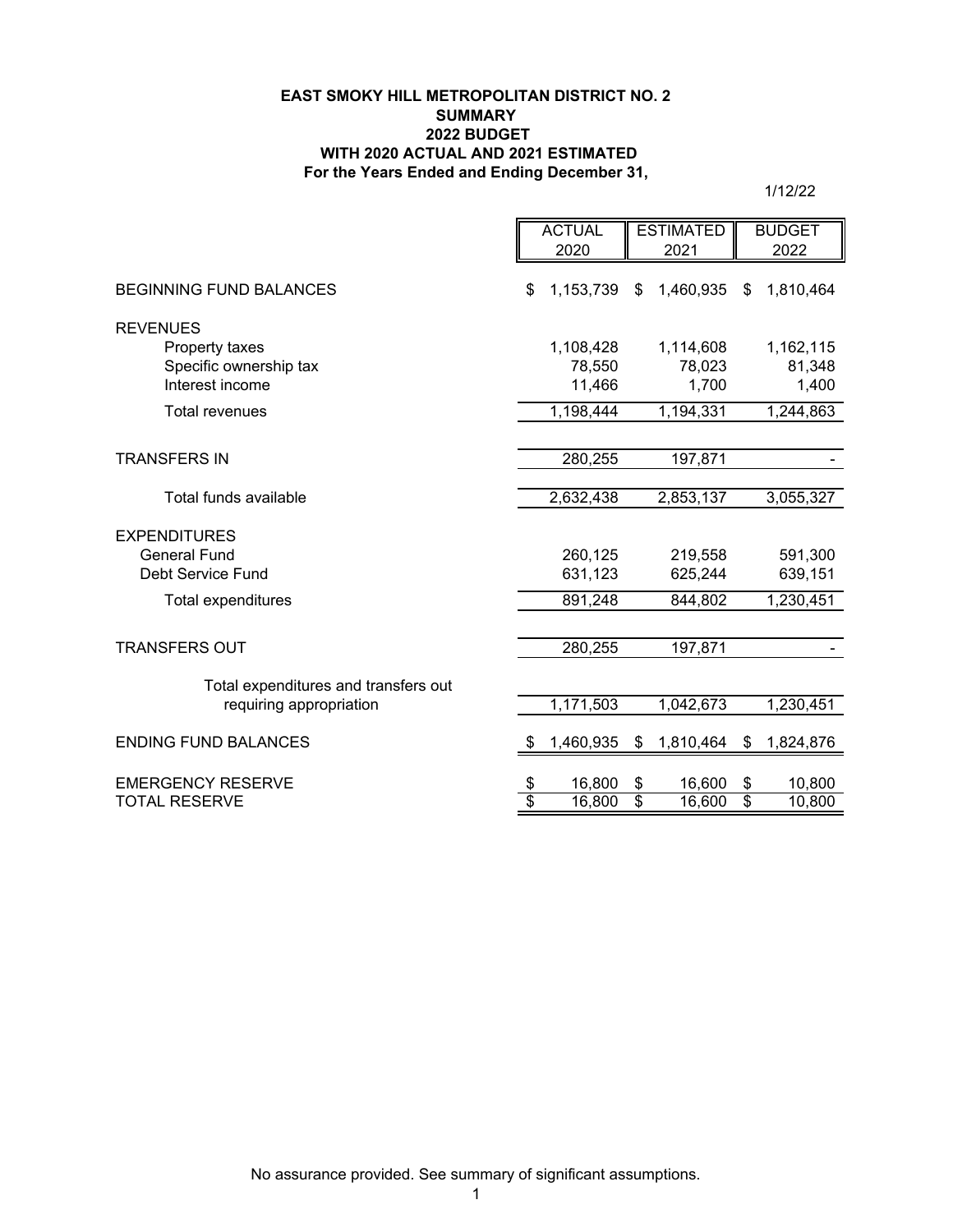#### **EAST SMOKY HILL METROPOLITAN DISTRICT NO. 2 PROPERTY TAX SUMMARY INFORMATION 2022 BUDGET WITH 2020 ACTUAL AND 2021 ESTIMATED For the Years Ended and Ending December 31,**

1/12/22

|                                           | <b>ACTUAL</b> |              | <b>ESTIMATED</b> |              | <b>BUDGET</b>   |
|-------------------------------------------|---------------|--------------|------------------|--------------|-----------------|
|                                           |               | 2020         |                  | 2021         | 2022            |
|                                           |               |              |                  |              |                 |
| ASSESSED VALUATION - Arapahoe             |               |              |                  |              |                 |
| Residential                               |               | \$66,895,484 |                  | \$66,950,852 | \$69,776,495    |
| State assessed                            |               | 189,680      |                  | 454,310      | 476,860         |
| Vacant land                               |               | 145          |                  | 145          | 145             |
| Personal property                         |               | 93,487       |                  | 146,493      | 177,529         |
| Other                                     |               | 172          |                  | 172          | 172             |
| <b>Certified Assessed Value</b>           |               | \$67,178,968 |                  | \$67,551,972 | \$70,431,201    |
|                                           |               |              |                  |              |                 |
| <b>MILL LEVY</b>                          |               |              |                  |              |                 |
| General                                   |               | 7.000        |                  | 7.000        | 3.904           |
| <b>Debt Service</b>                       |               | 9.500        |                  | 9.500        | 12.596          |
| Total mill levy                           |               | 16.500       |                  | 16.500       | 16.500          |
|                                           |               |              |                  |              |                 |
|                                           |               |              |                  |              |                 |
| PROPERTY TAXES                            |               |              |                  |              |                 |
| General                                   | \$            | 470,253      | \$               | 472,864      | \$<br>274,964   |
| <b>Debt Service</b>                       |               | 638,200      |                  | 641,744      | 887,151         |
| Levied property taxes                     |               | 1,108,453    |                  | 1,114,608    | 1,162,115       |
| Adjustments to actual/rounding            |               | (25)         |                  |              |                 |
| <b>Budgeted property taxes</b>            | \$            | 1,108,428    | \$               | 1,114,608    | \$<br>1,162,115 |
|                                           |               |              |                  |              |                 |
|                                           |               |              |                  |              |                 |
| <b>BUDGETED PROPERTY TAXES</b><br>General | \$            | 470,242      | \$               | 472,864      | \$<br>274,964   |
| <b>Debt Service</b>                       |               | 638,186      |                  | 641,744      | 887,151         |
|                                           |               |              |                  |              |                 |
|                                           | \$            | 1,108,428    | \$               | 1,114,608    | \$<br>1,162,115 |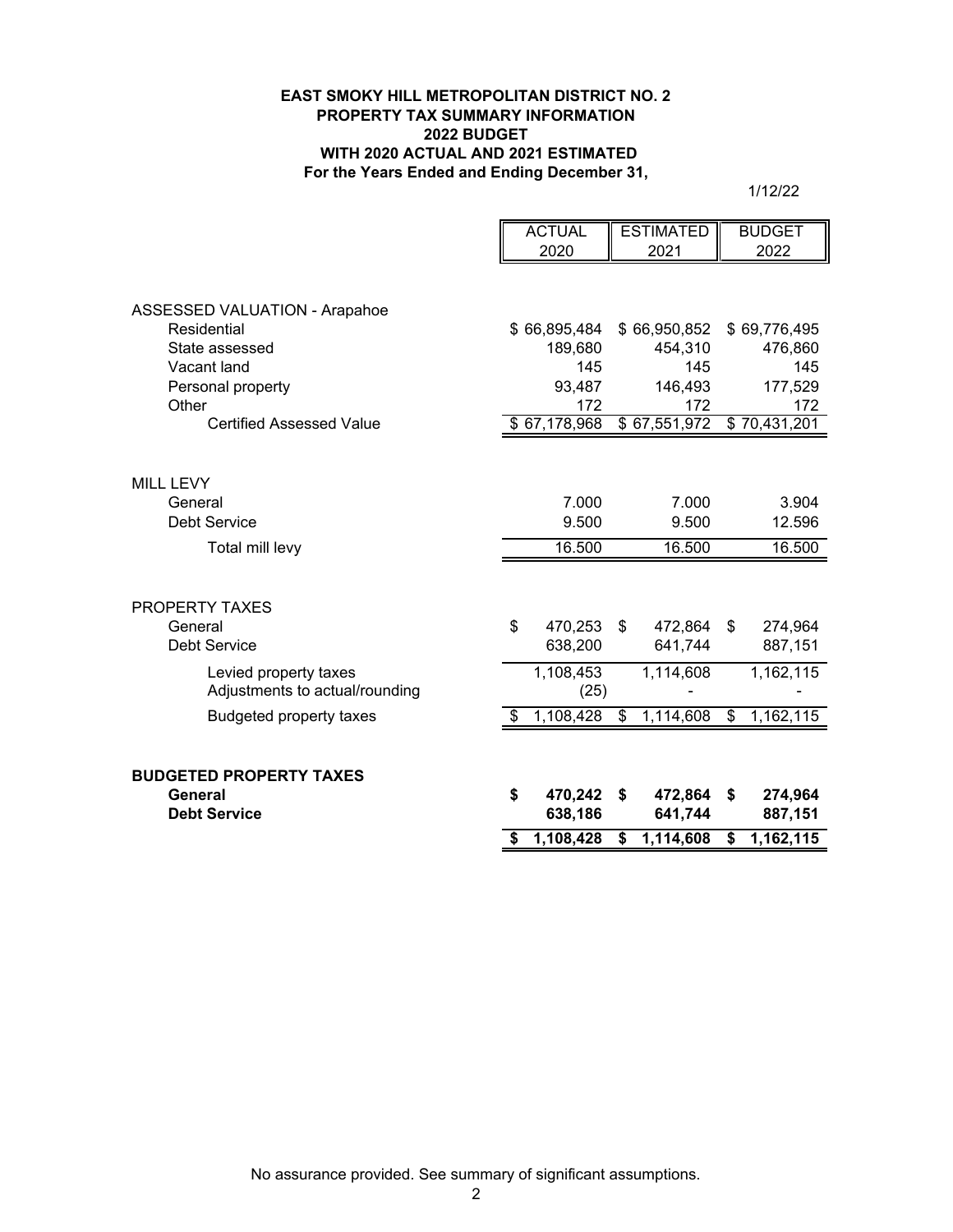#### **For the Years Ended and Ending December 31, EAST SMOKY HILL METROPOLITAN DISTRICT NO. 2 GENERAL FUND 2022 BUDGET WITH 2020 ACTUAL AND 2021 ESTIMATED**

1/12/22

÷.

|                                      |                 | <b>ACTUAL</b>    | <b>ESTIMATED</b> |           | <b>BUDGET</b>   |                   |
|--------------------------------------|-----------------|------------------|------------------|-----------|-----------------|-------------------|
|                                      |                 | 2020<br>2021     |                  |           | 2022            |                   |
| <b>BEGINNING FUND BALANCE</b>        | \$              | 1,095,662        | \$               | 1,115,139 | \$              | 1,249,897         |
| <b>REVENUES</b>                      |                 |                  |                  |           |                 |                   |
| Property taxes                       |                 | 470,242          |                  | 472,864   |                 | 274,964           |
| Specific ownership tax               |                 | 78,550           |                  | 78,023    |                 | 81,348            |
| Interest income                      |                 | 11,065           |                  | 1,300     |                 | 1,000             |
| Total revenues                       |                 | 559,857          |                  | 552,187   |                 | 357,312           |
| Total funds available                |                 | 1,655,519        |                  | 1,667,326 |                 | 1,607,209         |
| <b>EXPENDITURES</b>                  |                 |                  |                  |           |                 |                   |
| General and administrative           |                 |                  |                  |           |                 |                   |
| Accounting                           |                 | 29,706           |                  | 30,000    |                 | 33,000            |
| Audit                                |                 | 4,500            |                  | 4,700     |                 | 5,000             |
| County Treasurer's fee               |                 | 7,058            |                  | 7,093     |                 | 4,124             |
| Directors' fees                      |                 | 1,600            |                  | 2,000     |                 | 2,500             |
| Dues and licenses                    |                 | 719              |                  | 834       |                 | 900               |
| Insurance and bonds                  |                 | 10,462           |                  | 10,647    |                 | 11,500            |
| District management                  |                 | 18,027           |                  | 28,000    |                 | 30,800            |
| Legal services                       |                 | 8,431            |                  | 12,500    |                 | 12,500            |
| Miscellaneous                        |                 | 4,791            |                  | 100       |                 | 3,000             |
| Payroll taxes                        |                 | 107              |                  | 184       |                 | 191               |
| Election expense                     |                 | 1,968            |                  |           |                 | 50,000            |
| Contingency                          |                 |                  |                  |           |                 | 16,285            |
| Operations and maintenance           |                 |                  |                  |           |                 |                   |
| Repairs and maintenance              |                 | 11,789           |                  | 16,000    |                 | 16,000            |
| Annual flowers                       |                 |                  |                  | 20,000    |                 | 22,000            |
| Landscaping                          |                 | 32,891           |                  | 30,000    |                 | 60,000            |
| Fence                                |                 |                  |                  |           |                 | 210,000           |
| <b>Reserve Study</b>                 |                 |                  |                  | 5,000     |                 | 5,500             |
| Park improvements                    |                 | 27,723           |                  |           |                 | 10,000            |
| Landscape contract                   |                 | 35,310           |                  | 36,000    |                 | 36,000            |
| Landscape - trees                    |                 | 9,110            |                  | 7,500     |                 | 12,000            |
| Landscape maintenance - medians      |                 | 53,812           |                  |           |                 | 10,000            |
| Playground maintenance               |                 |                  |                  | 5,000     |                 | 30,000            |
| Irrigation repairs                   |                 | 2,121<br>260,125 |                  | 4,000     |                 | 10,000<br>591,300 |
| Total expenditures                   |                 |                  |                  | 219,558   |                 |                   |
| <b>TRANSFERS OUT</b>                 |                 |                  |                  |           |                 |                   |
| Transfers to other funds             |                 | 280,255          |                  | 197,871   |                 |                   |
| Total expenditures and transfers out |                 |                  |                  |           |                 |                   |
| requiring appropriation              |                 | 540,380          |                  | 417,429   |                 | 591,300           |
| <b>ENDING FUND BALANCE</b>           | \$              | 1,115,139        | \$               | 1,249,897 | \$              | 1,015,909         |
|                                      |                 |                  |                  |           |                 |                   |
| <b>EMERGENCY RESERVE</b>             | \$              | 16,800           | \$               | 16,600    | \$              | 10,800            |
| <b>TOTAL RESERVE</b>                 | $\overline{\$}$ | 16,800           | $\overline{\$}$  | 16,600    | $\overline{\$}$ | 10,800            |

No assurance provided. See summary of significant assumptions.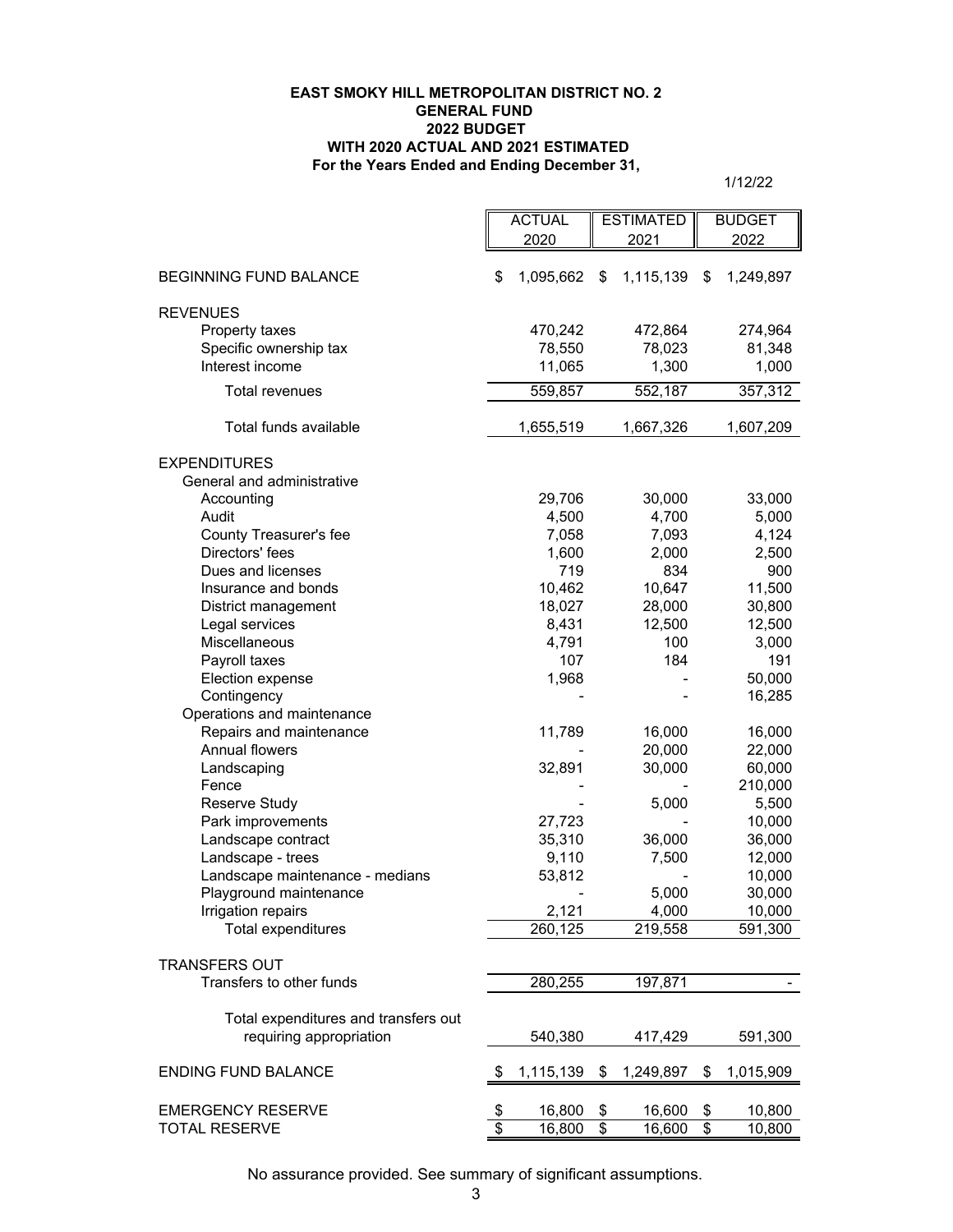#### **EAST SMOKY HILL METROPOLITAN DISTRICT NO. 2 DEBT SERVICE FUND 2022 BUDGET WITH 2020 ACTUAL AND 2021 ESTIMATED For the Years Ended and Ending December 31,**

1/12/22

|                                      | <b>ACTUAL</b><br>2020 |                | <b>ESTIMATED</b><br>2021 |                |    | <b>BUDGET</b><br>2022 |
|--------------------------------------|-----------------------|----------------|--------------------------|----------------|----|-----------------------|
|                                      |                       |                |                          |                |    |                       |
| <b>BEGINNING FUND BALANCE</b>        | \$                    | 58,077         | \$                       | 345,796        | \$ | 560,567               |
| <b>REVENUES</b>                      |                       |                |                          |                |    |                       |
| Property taxes<br>Interest income    |                       | 638,186<br>401 |                          | 641,744<br>400 |    | 887,151<br>400        |
| <b>Total revenues</b>                |                       | 638,587        |                          | 642,144        |    | 887,551               |
| <b>TRANSFERS IN</b>                  |                       |                |                          |                |    |                       |
| Transfers from other funds           |                       | 280,255        |                          | 197,871        |    |                       |
| Total funds available                |                       | 976,919        |                          | 1,185,811      |    | 1,448,118             |
| <b>EXPENDITURES</b>                  |                       |                |                          |                |    |                       |
| County Treasurer's fee               |                       | 9,579          |                          |                |    | 13,307                |
| Paying agent fees                    |                       | 200            |                          | 2,500          |    | 2,500                 |
| <b>Bond interest</b>                 |                       | 156,344        |                          | 137,744        |    | 118,344               |
| Bond principal                       |                       | 465,000        |                          | 485,000        |    | 505,000               |
| Total expenditures                   |                       | 631,123        |                          | 625,244        |    | 639,151               |
| Total expenditures and transfers out |                       |                |                          |                |    |                       |
| requiring appropriation              |                       | 631,123        |                          | 625,244        |    | 639,151               |
| <b>ENDING FUND BALANCE</b>           | \$                    | 345,796        | \$                       | 560,567        | \$ | 808,967               |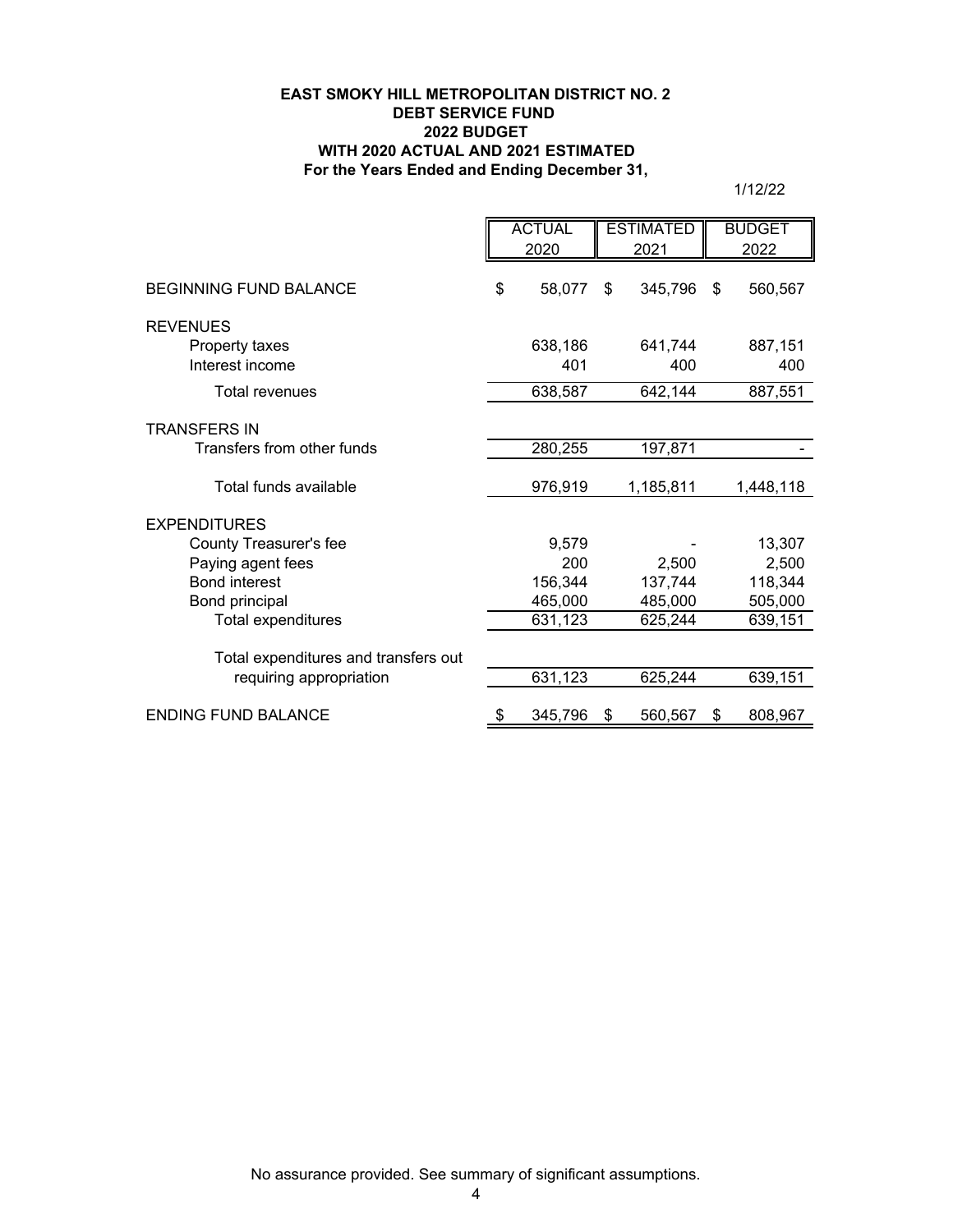#### **EAST SMOKY HILL METROPOLITAN DISTRICT NO. 2 2022 BUDGET SUMMARY OF SIGNIFICANT ASSUMPTIONS**

## **Services Provided**

The District, a quasi-municipal corporation and a political subdivision of the State of Colorado, was organized on October 14, 1994, and is governed pursuant to provisions of the Colorado Special District Act (Title 32, Article 1, Colorado Revised Statutes). The District's service area is located in Arapahoe County, Colorado.

The District was established to provide financing for the design, acquisition, installation, construction and operation of public improvements, including water, sanitary, streets, safety protection and park and recreation improvements and services for the District and to the District's service area.

On November 8, 1994, the District's electors authorized the issuance of indebtedness in an amount of \$10,000,000 at an interest rate not to exceed 18% per annum. The District has no authorized but unissued debt remaining. Per the Service Plan, the District is limited to issuing \$10,000,000 in debt. Also, on November 8, 1994, a majority of the District's electors authorized the District to collect and spend or retain in reserve \$275,000 annually in taxes generated by the certification of an operating mill levy not to exceed 25 mills commencing in 1995 and all subsequent years without any limitations under TABOR.

The District prepares its budget on the modified accrual basis of accounting in accordance with the requirements of Colorado Revised Statutes C.R.S. 29-1-105 using its best estimates as of the date of the budget hearing. These estimates are based on expected conditions and its expected course of actions. The assumptions disclosed herein are those that the District believes are significant to the budget. There will usually be differences between the budget and actual results, because events and circumstances frequently do not occur as expected, and those difference may be material.

## **Property Taxes**

## **Revenues**

Property taxes are levied by the District's Board of Directors. The levy is based on assessed valuations determined by the County Assessor generally as of January 1 of each year. The levy is normally set by December 15 by certification to the County Commissioners to put the tax lien on the individual properties as of January 1 of the following year. The County Treasurer collects the determined taxes during the ensuing calendar year. The taxes are payable by April or, if in equal installments, at the taxpayer's election, in February and June. Delinquent taxpayers are notified in August and generally sales of the tax liens on delinquent properties are held in November or December. The County Treasurer remits the taxes collected monthly to the District.

The calculation of the taxes levied is displayed on the Property Tax Summary Information page of the budget using the adopted mill levy imposed by the District.

## **Specific Ownership Taxes**

Specific ownership taxes are set by the State and collected by the County Treasurer, primarily on vehicle licensing within the County as a whole. The budget assumes that the District's share will be equal to approximately 7.00% of the property taxes collected. The specific ownership taxes are allocated by the County Treasurer to all taxing entities within the County. The District allocates all of its specific ownership taxes to the General Fund.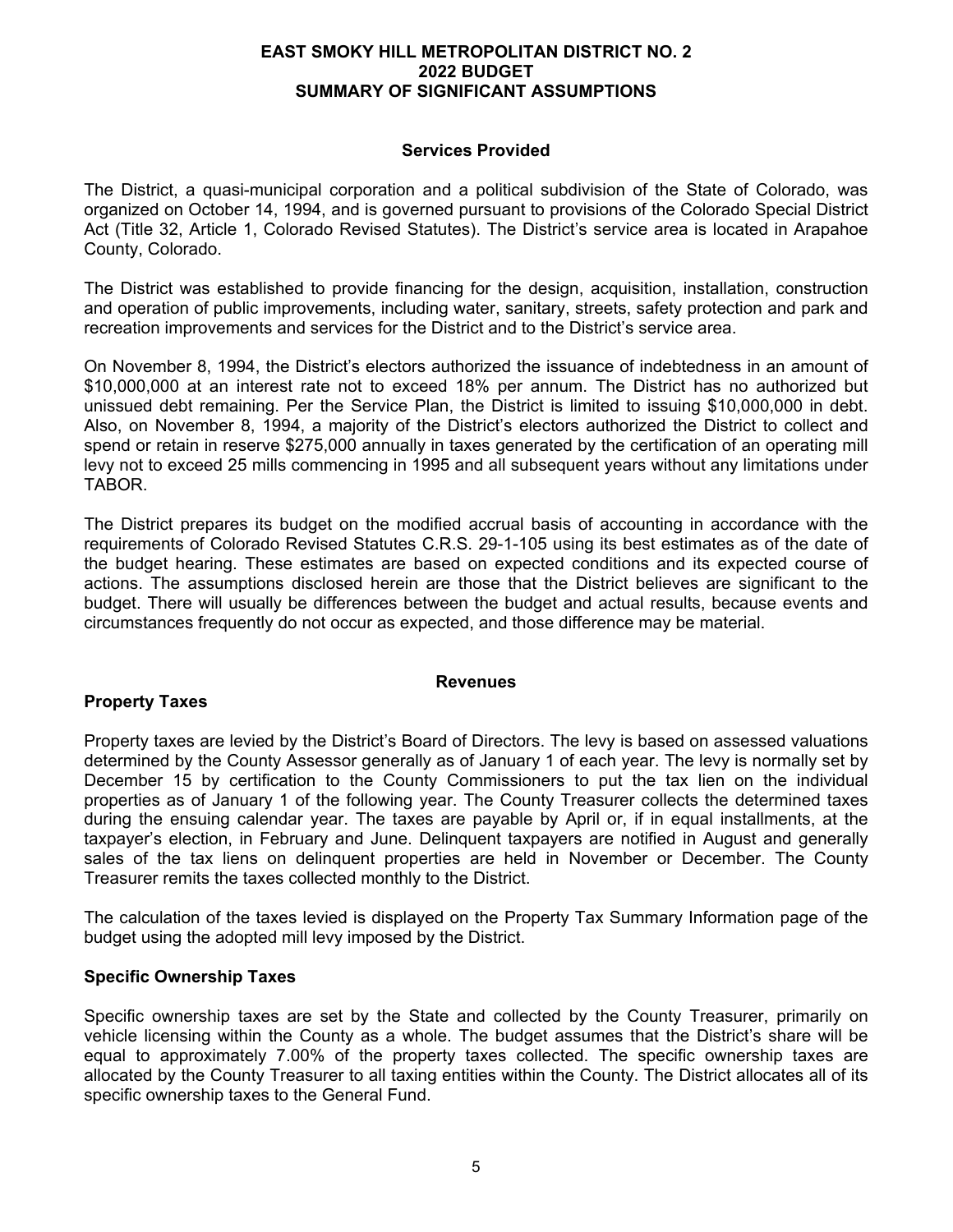#### **EAST SMOKY HILL METROPOLITAN DISTRICT NO. 2 2022 BUDGET SUMMARY OF SIGNIFICANT ASSUMPTIONS**

## **Revenues** - (continued)

## **Net Investment Income**

Interest earned on the District's available funds has been estimated based on historical interest earnings.

#### **Expenditures**

## **General and Administrative**

General and administrative expenditures have been provided based on estimates of the District's Board of Directors and consultants and include the services necessary to maintain the District's administrative viability such as legal, accounting, managerial, insurance, general engineering, meeting expense, and other administrative expenditures.

## **Operations and Maintenance**

Operations and maintenance expenditures include the estimates for projects such as: annual flowers, repairs and maintenance, landscaping maintenance and improvements, and playground maintenance and improvements.

## **Debt Service**

Interest and principal payments are provided based on the debt amortization schedule from the Series 2011 General Obligation Refunding Bonds (discussed under Debt and Leases).

#### **Debt and Leases**

On December 29, 2011, the District issued \$8,170,000 in Series 2011 General Obligation Refunding Bonds with interest of 2.00% to 3.25%, consisting of serial bonds due through December 1, 2028. The bonds are subject to redemption prior to maturity on or after December 1, 2021, at the option of the District without redemption premium. The bonds and interest are insured as to repayment by Assured Guaranty Municipal Corp (AGM).

The bonds are secured by and payable from ad valorem property taxes to be levied on all taxable property in the District without limitation as to rate and in amounts sufficient, when combined with other legally available moneys of the District, if any, to pay the principal of and interest on the Series 2011 Bonds when due.

The District has no capital or operating leases.

#### **Reserves**

#### **Emergency Reserve**

The District has provided for an Emergency Reserve fund equal to at least 3% of fiscal year spending, as defined under TABOR.

## **This information is an integral part of the accompanying budget.**